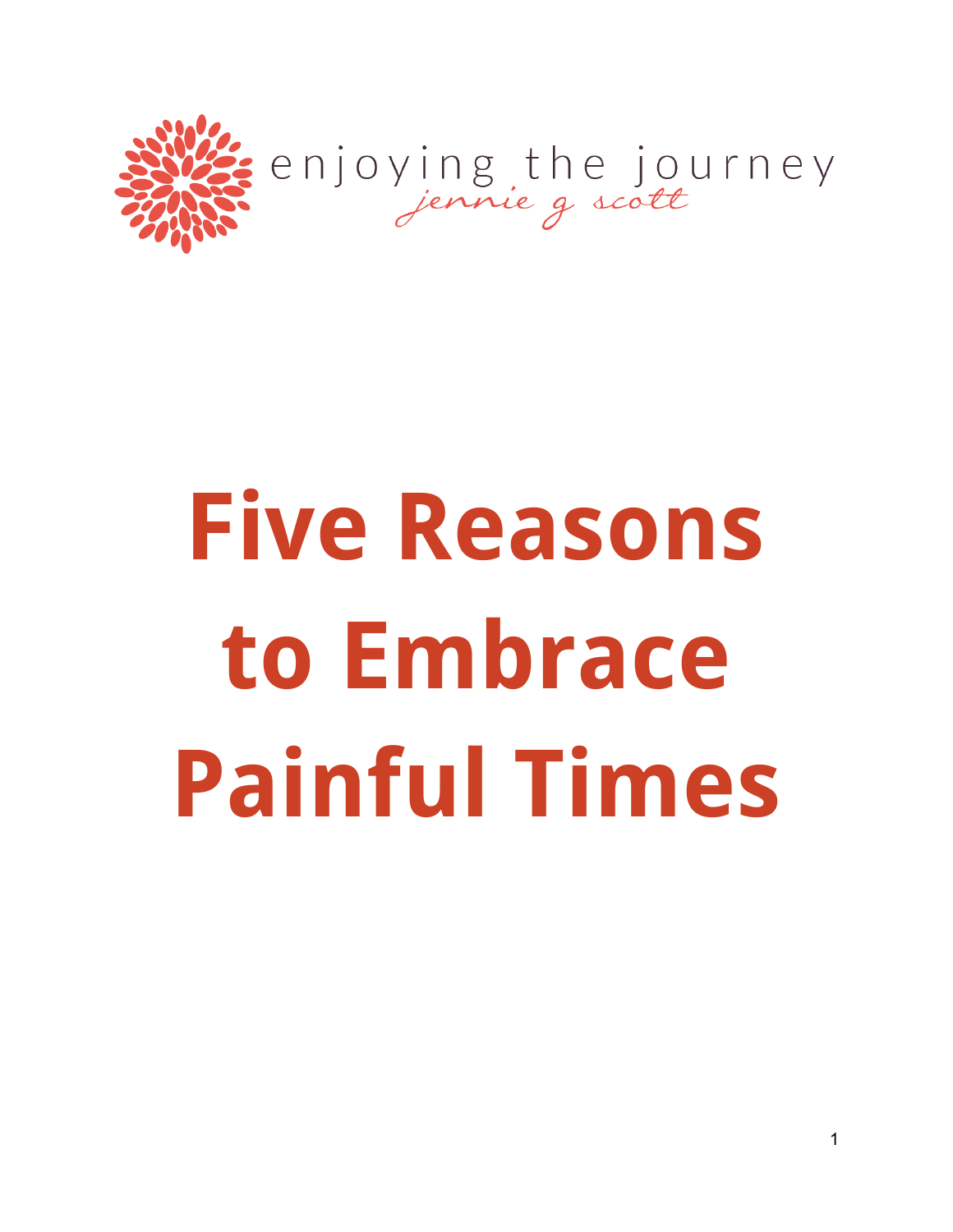# *What If We're Seeing It All Wrong?*

When I think back to the most painful experiences of my life, both as a child and an adult, I do so with a combination of lingering hurt and growing awe. The hardest times I've experienced, whether three months or 30 years ago, still affect me greatly. For some of them, I can close my eyes and clearly remember the smallest details. For some of them, I still remember the ache in my chest and the questions in my mind. For all of them, I remember the immediate pain and the lingering effects.

# **Pain, in whatever form it comes, can wound us deeply and change us forever.**

When I remember the pain, it's understandable to experience the lingering hurt, but why the growing awe? Simply this - **I am in awe at how the pain changed me for the better**. I am in awe at how such brokenness grew my faith, and **I am in awe at how circumstances I thought were ruining me were really making me whole.**

Pain is awe-inspiring in both the wounds it creates and the wake it leaves behind.

For many of us, the human experience is about seeking pleasure and avoiding pain. On a daily basis, we encounter people desperate to find what feels good and avoid what feels bad. We all learn very early in life to repeat what we enjoy, so we repeatedly reach into the candy jar, watch TV shows that make us laugh, and spend time with friends who bring us fun. Likewise, we learn very quickly to run from what hurts us.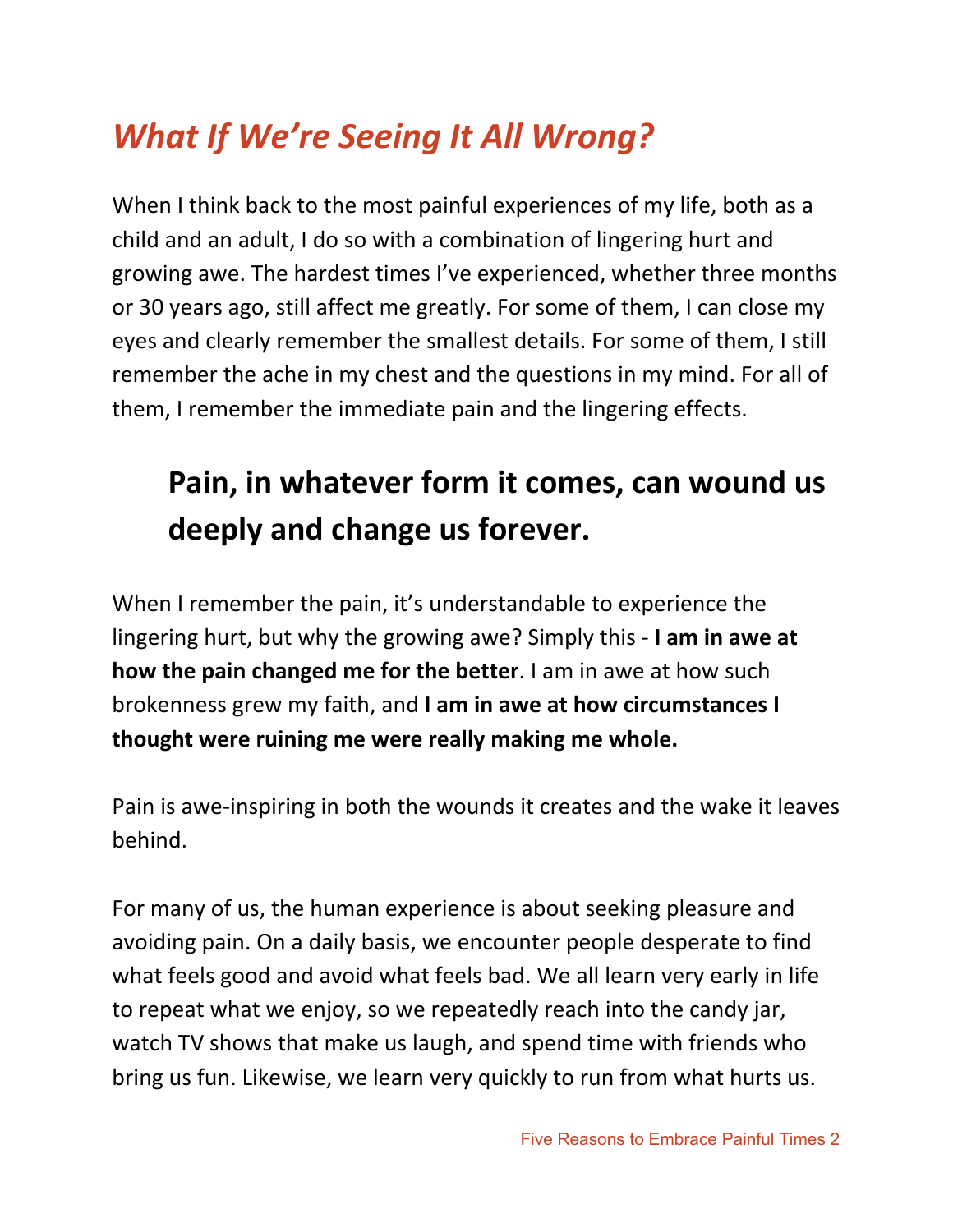We learn that hot stovetops bring us pain, so we avoid touching hot burners, just like we avoid the foods that cause us discomfort and the people who heap stinging criticism.

**We mistakenly believe, however, that safety should be associated with pleasure and that danger is found in pain, so we begin a pursuit of self-preservation through pain avoidance.** Safety is our goal, and in it, we assume we will avoid all pain. We wear seat belts to prevent injuries in accidents; we cool and heat our homes to avoid excessive heat and cold temperatures; we stay away from people who have caused us emotional trauma in the past. These are not wrong actions, but through them we develop the habit of running from all pain.

We learn to hate pain and to do everything we can to prevent it from occurring. If it does enter our lives, we do everything we can to get rid of it. We think of pain as an enemy. Often it is, but *sometimes it's not.*

#### *What if pain sometimes actually has a divine purpose?*

#### *What if discomfort really offers something positive?*

I'm convinced these are true. I'm convinced pain and discomfort have a greater capacity to change us than the perfect circumstances we so desperately desire. This doesn't mean we should chase after suffering or purposely place ourselves in painful situations, but this does mean we shouldn't run when hard times occur.

## *What Should Christians Believe about Pain?*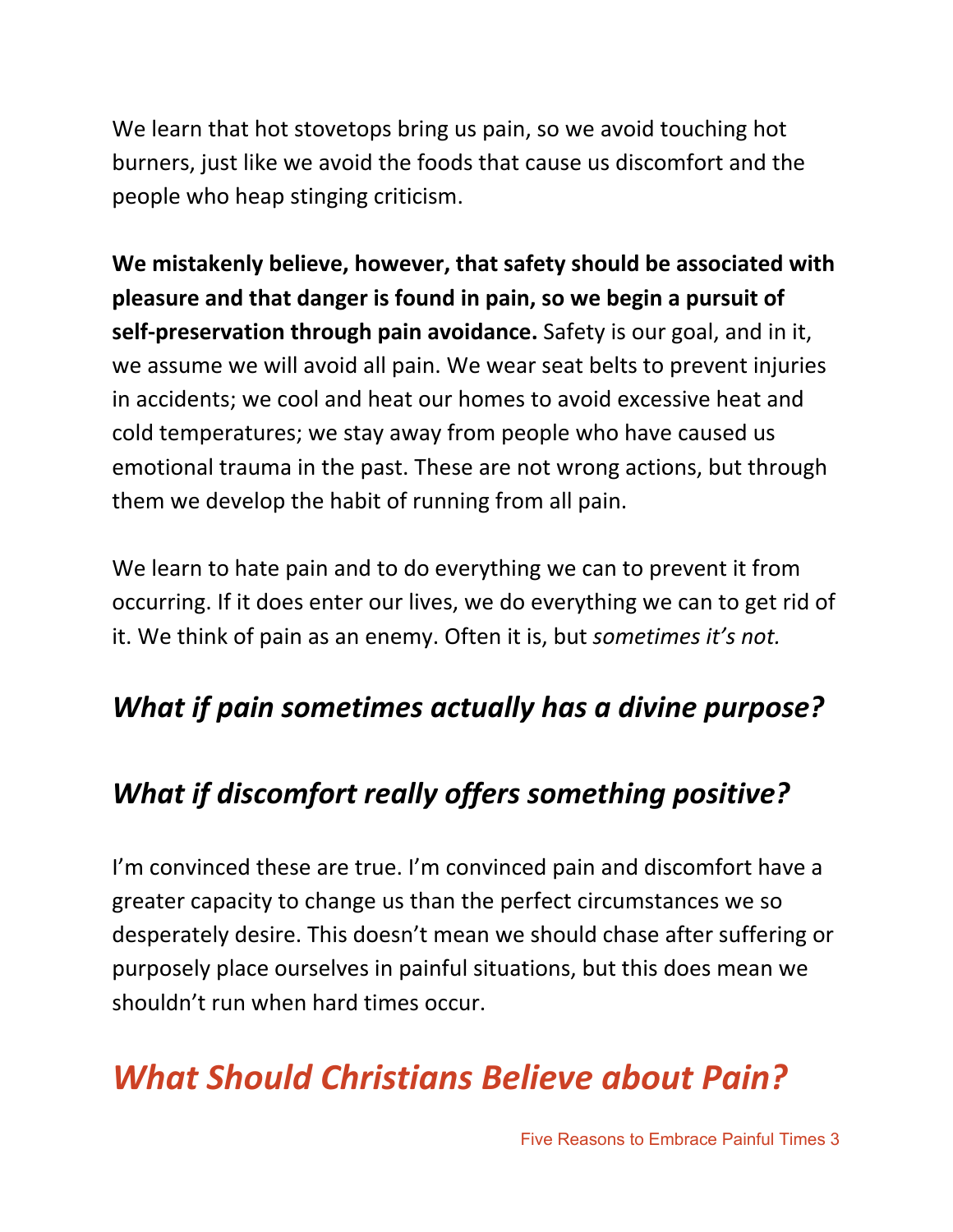For every Christ-follower, suffering is promised. John 16:33 says, *"In this world you will have trouble. But take heart! I have overcome the world."*

The world is not the believer's eternal home, and it is not a place controlled by good. It is ruled by Satan, and as such, it is a place where pain is inevitable. True believers will never find absolute safety and complete comfort living on earth because we are aliens and strangers in the world (1 Peter 2:11). Sin is the way of this world, and an inescapable consequence of sin is suffering. Pain always follows rebellion from God's ways, and since we as sinful creatures rebel every day, we will inevitably feel the pain that results.

Pain is promised.

*But*.

## *Christ does not leave us alone in our suffering, and we are not left to suffer without a purpose or without hope.*

This is why it is so important that we who love God also seek Him in our pain.

### *What Good Can We Find in Pain?*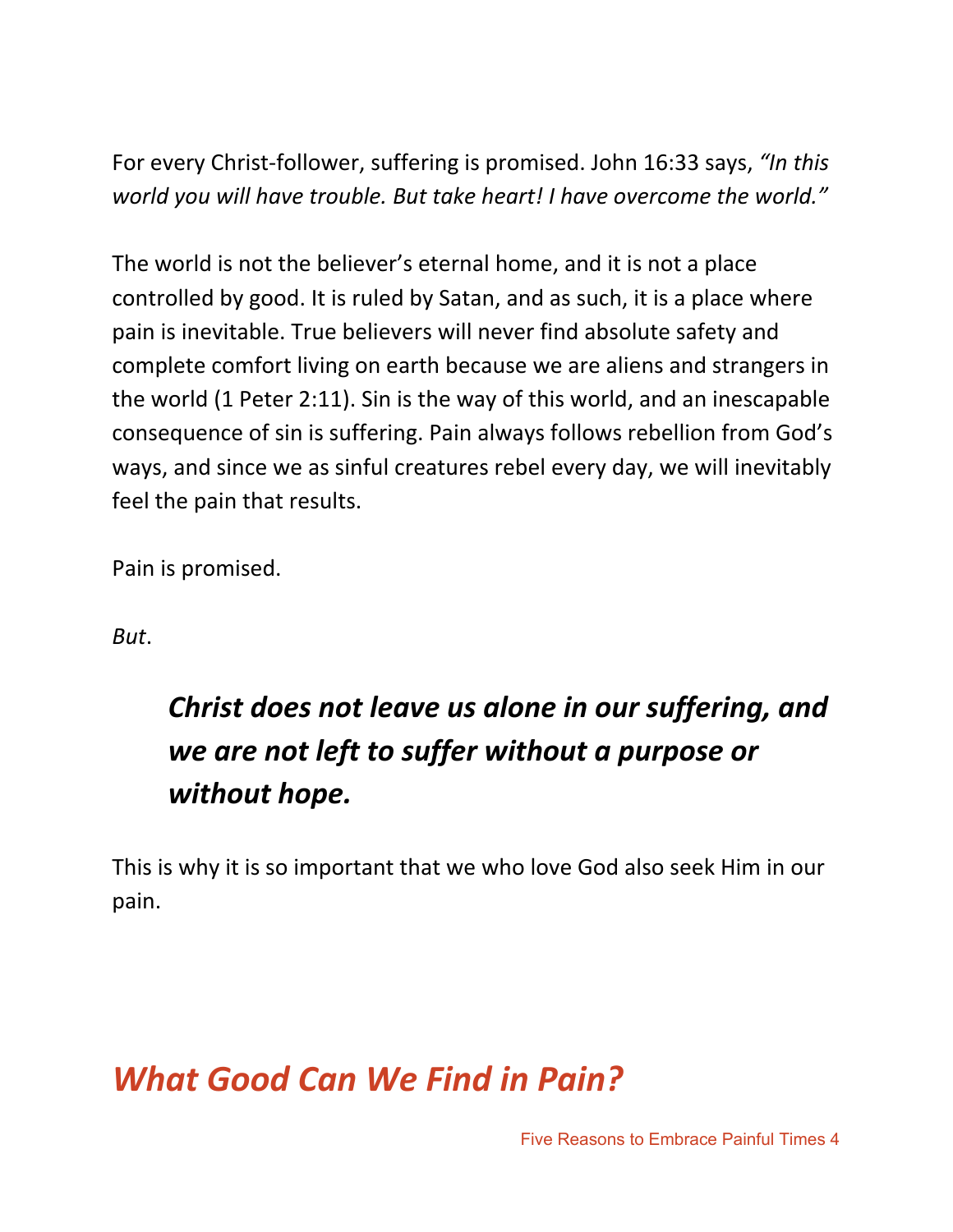Throughout Scripture, there are stories of people who suffered greatly even though they lived devoted to God.

Moses was separated from his family, committed a murder, and was chased into the wilderness.

Paul was imprisoned, shipwrecked, and condemned to die by decapitation.

Noah was ridiculed for building the ark.

David was pursued and wanted dead by the king.

Joseph was mistreated and left for dead by his own brothers.

Abraham was asked to sacrifice the very son he had been promised.

God's people were rejected, over and over. They were beaten, abused, and ridiculed. Imprisoned. Mocked. Abandoned.

#### **God's people felt pain. God's chosen suffered greatly.**

Their circumstances were in many ways much more difficult than what we face, yet these men are recognized in Scripture and throughout church history as people approved by God and exemplifying what a life of faith is to be. If the giants of faith did not escape suffering, it should stand to reason that we will not - *and should not* - escape hard times, either.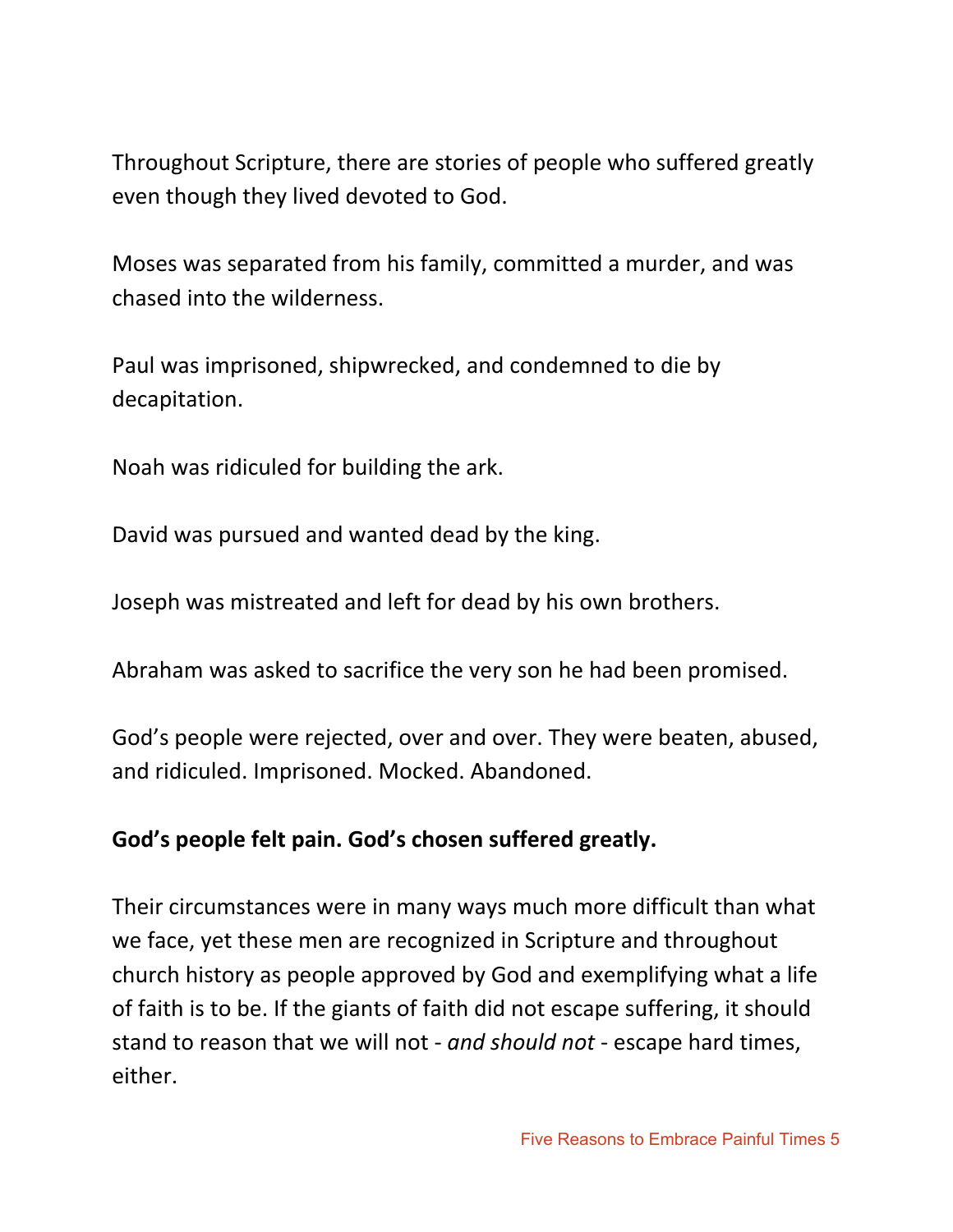Some questions we should consider about these giants of the faith are: "Did their suffering *increase* their faith? Did it *allow* their usefulness in the Kingdom? Did it *cause* their unwavering devotion to God?"

We can't wrongly assume that their faith was great **in spite of their pain** or that God allowed their suffering but did not use it for His purposes. We must acknowledge that their lives were shaped for Kingdom work largely **because of their pain**, and if this was true for them, it must be true of us, too.

#### **Pain always -** *always* **- has a purpose in our lives.**

In every difficult circumstance that brings us pain and suffering, there will be opportunities for good. Every situation we wish we could change is a chance for growth and an opportunity for revelation, but it all depends on our mindset and perspective through it. We can suffer miserably and just try to get through it, or we can suffer with purpose and try to see the lesson in it.

In pain, there is *always* a purpose.

# *Purpose #1: Pain Always Reassures Us of the Presence of God*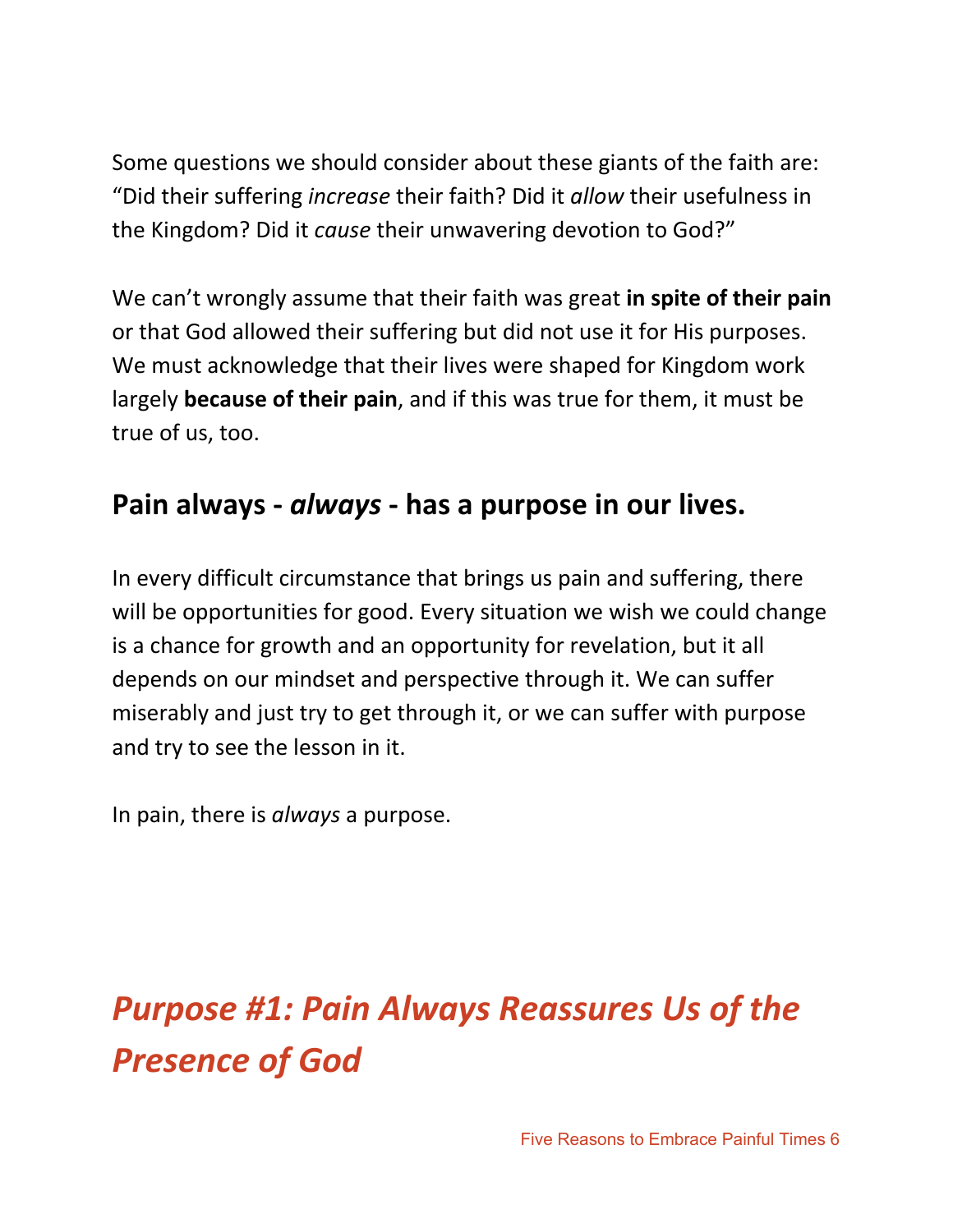As humans who cannot see our God, it's tempting sometimes to forget his presence. It's natural to forget He's always with us, and it's easy to wonder why we can't sense him. When life is going well and we have no real problems, we can easily allow God to drift into the backgrounds of our lives, present but forgotten. Real but uninvolved. Savior but not Lord.

In times of great hardship and pain, however, we become desperate to find the One with the answers.

## **We rightly see our own helplessness and are driven to seek him until we find him.**

Our overwhelming need for his help makes being in his presence a true priority. We become desperate to know that our faith isn't for nothing, so we pursue God through his word and through prayer, and in our desperate pursuit, He comes ever closer. Jeremiah 29:13 reminds us that we find God only when we seek him with our whole hearts. If pain is the only way God can get our attention and the devotion of our entire hearts, then He will use it.

I don't believe God ever desires for his children to feel extreme pain, but I am confident He uses our pain to draw us back to his heart. When our lives are going well and we are comfortable with our paths, we are content with our independence. When everything is falling apart, though, we are reminded we have nothing without God. His presence becomes the only thing that matters, and his presence becomes real.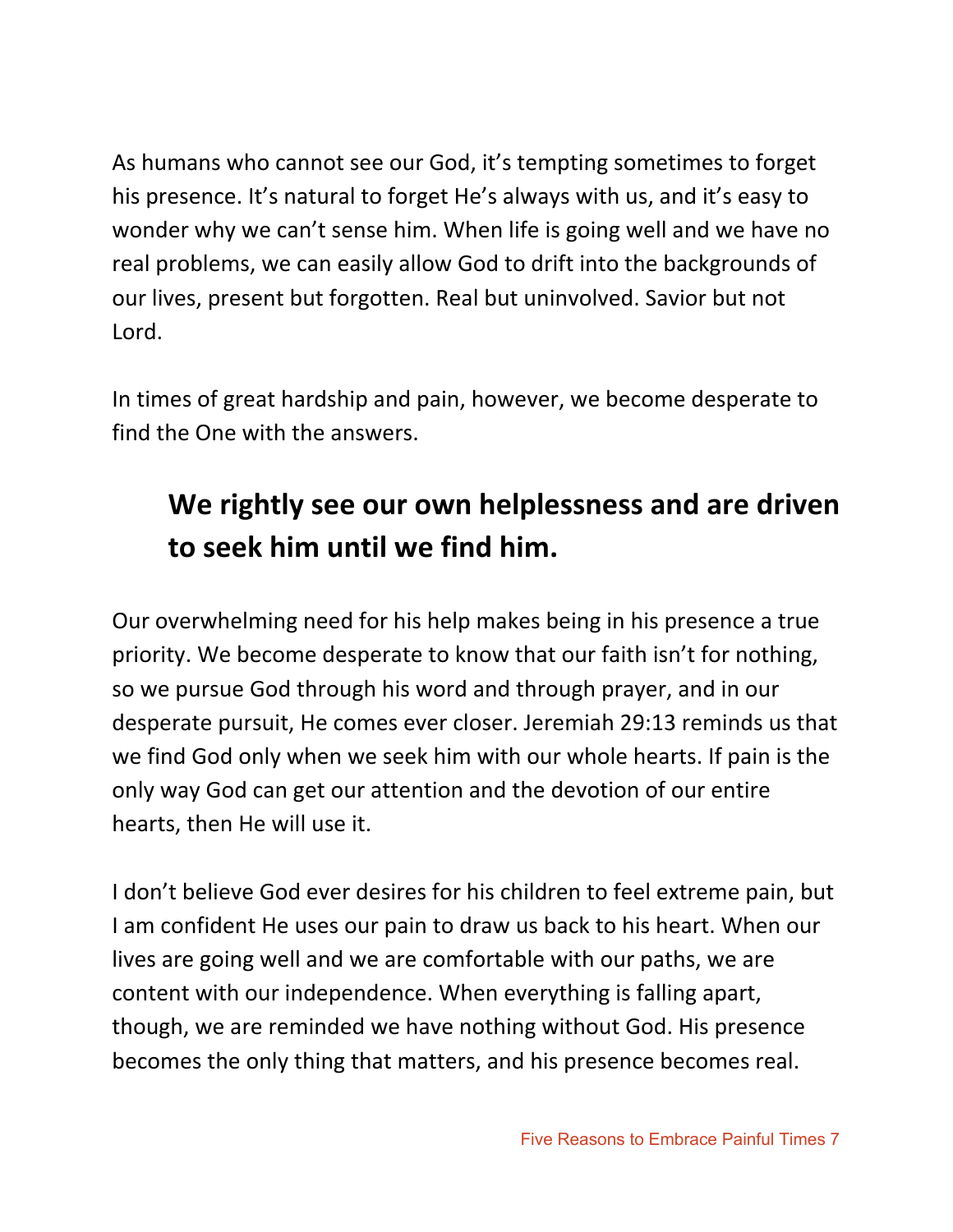**Pain reassures us that God sees us, hears us, is present in our circumstances, and is pouring out love through everything we face.** Not only that, but He has already seen our pain through to the end and is not surprised at what we face. Deuteronomy 31:8 says, *"The Lord himself goes before you and will be with you; he will never leave you nor forsake you. Do not be afraid; do not be discouraged."* Even in the most painful times when we feel most alone, God will never leave. He is with us always, but most especially in our hurt. And He himself knows what pain is like. Isaiah 53:3 reminds us that "*He was despised and rejected by mankind, a man of suffering, and familiar with pain."*

Though we feel alone, we are not. Though we think no one understands our pain, He does. When we're tired of suffering, He's right there with us.

#### *Our pain is a reminder of his presence.*

# *Purpose #2: Pain Reveals What Really Matters Most*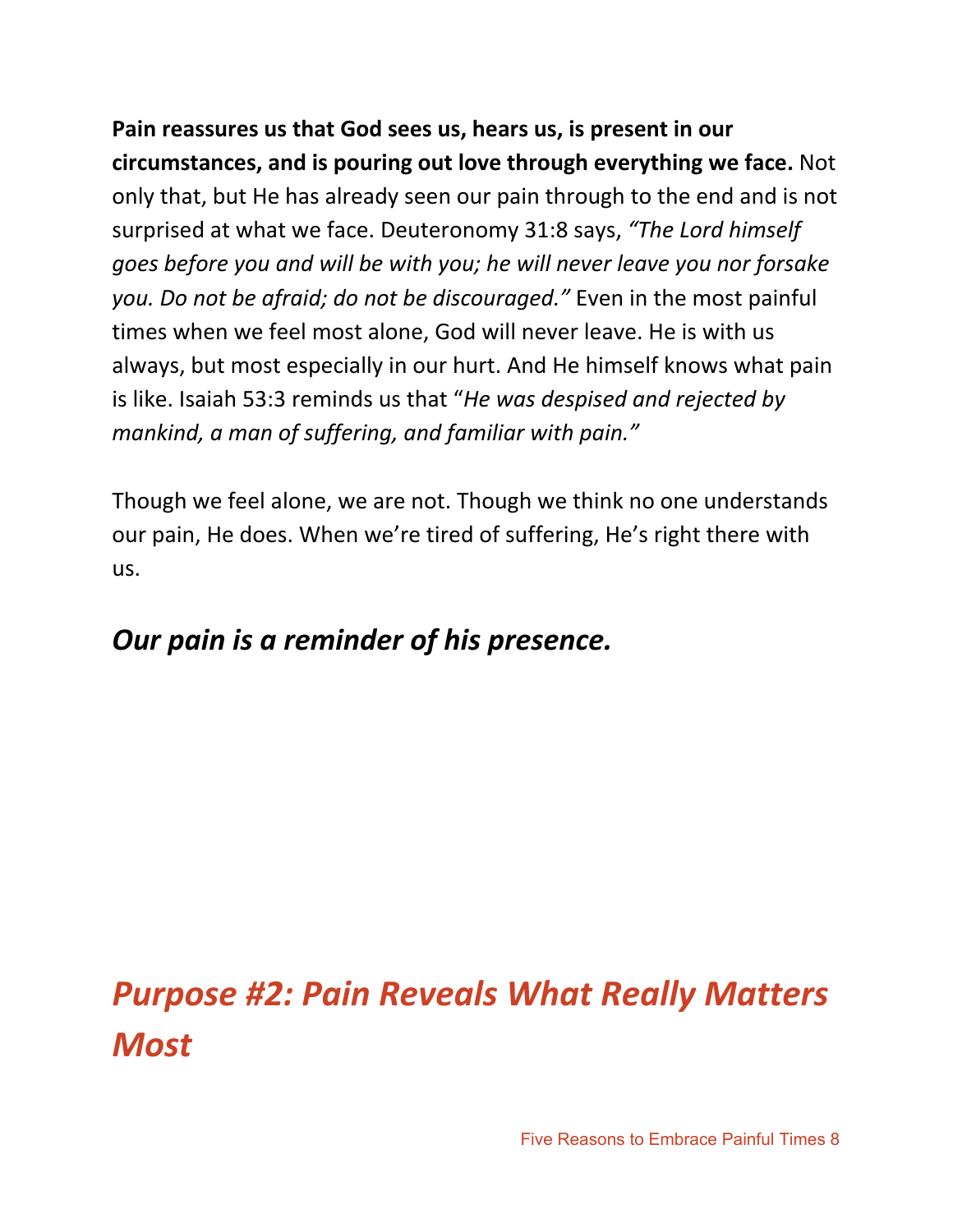Our times of deepest pain also tend to bring the greatest clarity to our lives. When we are abandoned, rejected, scared, or wounded, we look around at our lives and see what we were oblivious to before. We evaluate what we really need most, and we gain the wisdom to see what's really valuable: *People. Relationships. Love. Compassion.*

We are reminded in pain and loss that our money and our possessions never truly provide a sense of worth, and the frivolous ways we spend our time are actually wasting the valuable minutes of our lives. We learn to overlook minor irritations, and we begin to see our insignificant problems for what they really are.

In pain, we develop eternal eyesight, watching for and seeing what is important to eternity. We learn discernment, seeing the value in Kingdom work. We develop empathy for others, and struggling people become our kindred spirits. Our own hurts open us up to other people's pain.

## **In pain, we learn what matters. In hardship, we set priorities. In suffering, we begin to truly see.**

Matthew 16:26 says, *"What profit is it to a man if he gains the whole world and loses his own soul?"* We can spend our entire lives in pursuit of things that do not matter for eternity, and in doing so, we can forfeit our very souls. Pain can wake us up to the reality that what we pursue is a waste and that what we value is worthless. Pain awakens us to the invisible realities we let ourselves so easily forget.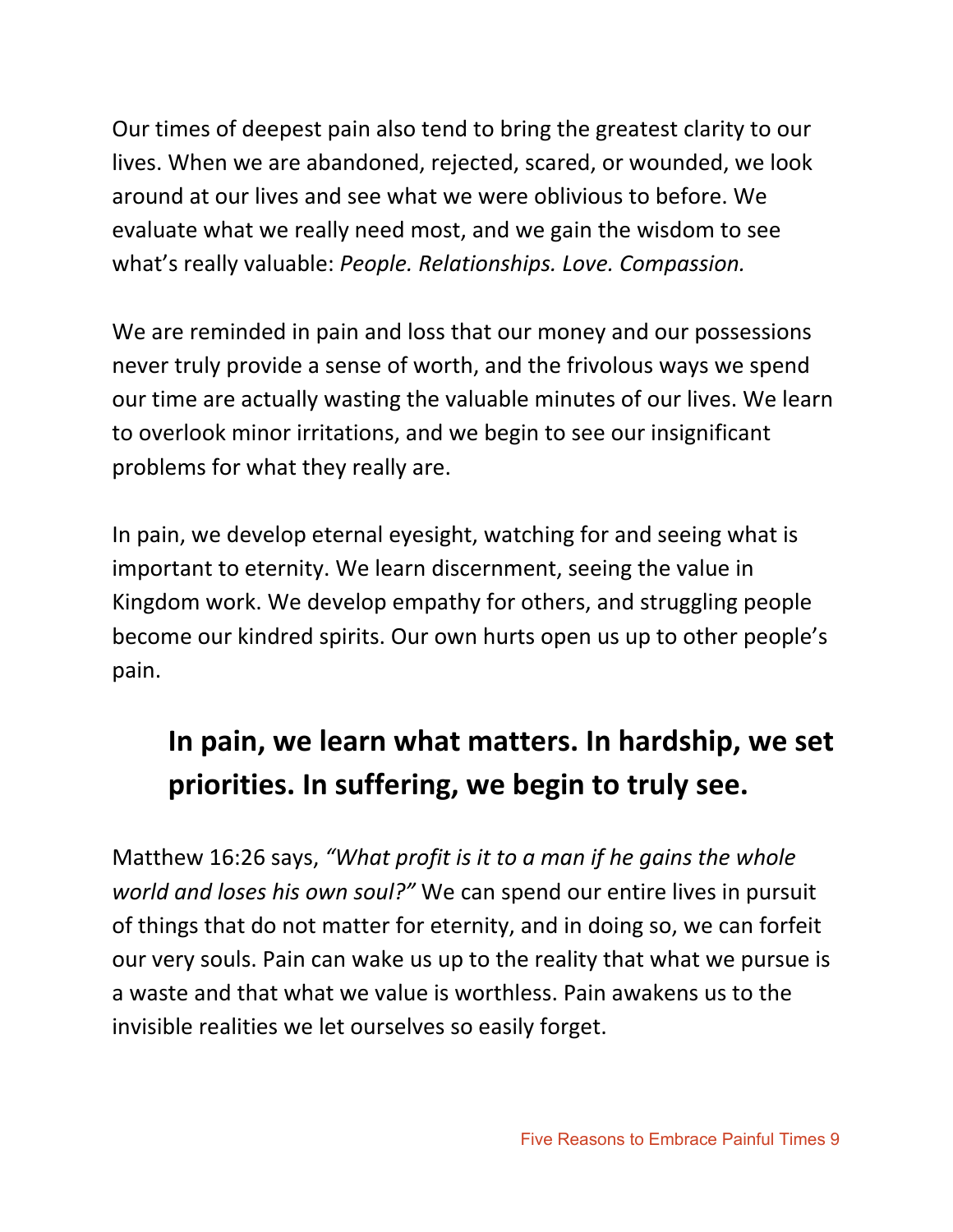When Paul wrote to the church at Philippi, he said he wanted them to continue "*growing in knowledge and understanding. For I want you to understand what really matters, so that you may live pure and blameless lives"* (Philippians 1:10)*.* To understand what really matters, we need a perspective shift, and pain can provide just that.

Our troubles in this life are troubling, yes, but "*our light and momentary troubles are achieving for us an eternal glory that far outweighs them all"* (2 Corinthians 4:17). Our pain teaches us to look to a future with Christ, not just to the present reality of this world.

#### *Our pain reminds us of what really matters.*

# *Purpose #3: Pain Redirects Us to the Path We Need to Take*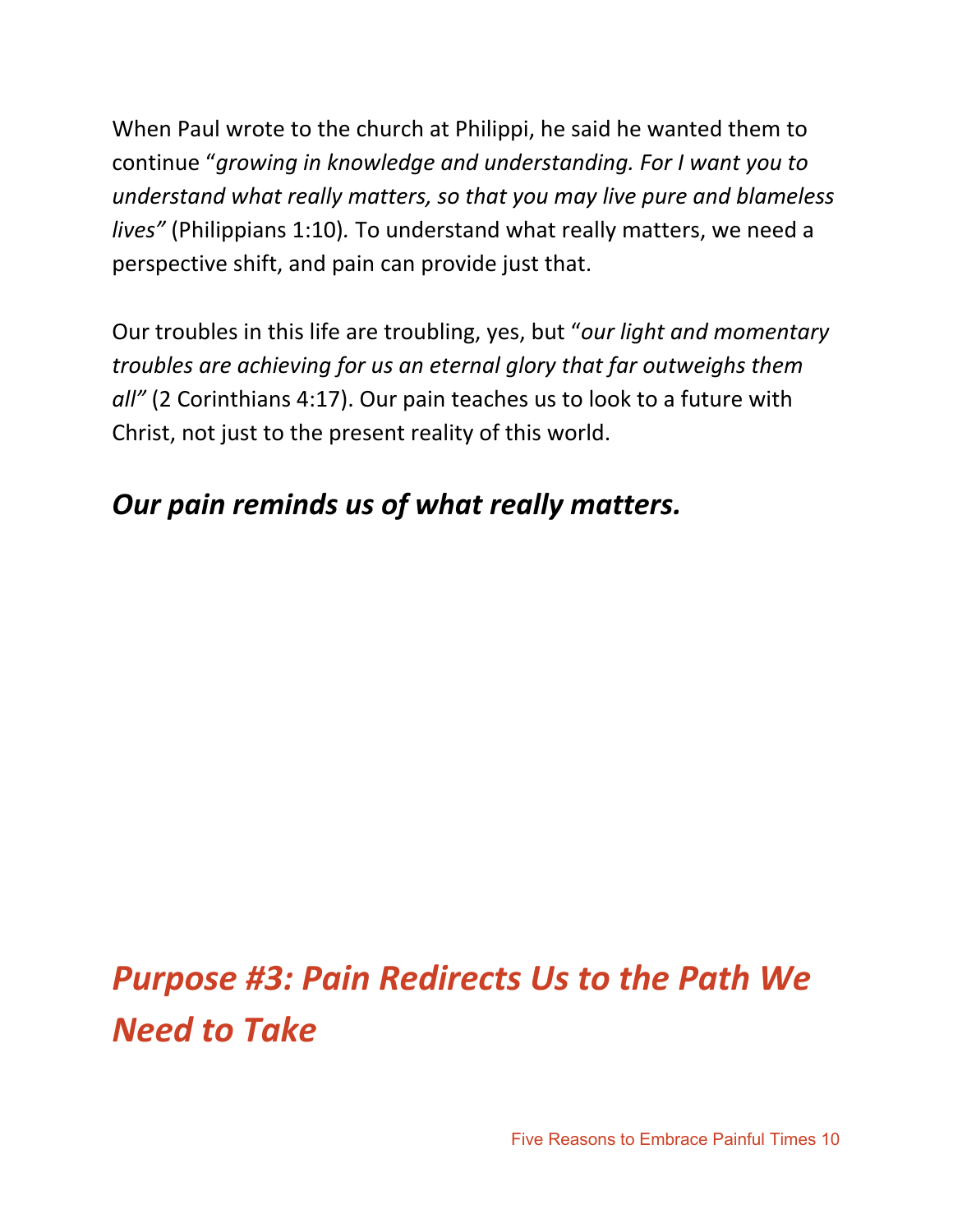Because Christ loves us, He gives us choices.

In our free will, we can choose to be teachers or doctors, to live in America or Australia, and to spend frivolously or save wisely. We can choose healthful eating, we can choose to remain single, and we can choose to sleep until noon.

## **In every area of our lives, God allows choice.** *Including with him***.**

In one of the unfathomable mysteries of life, God doesn't force us to love or follow him. He doesn't demand that we obey his commands, and He doesn't coerce us into seeking his ways. He loves us unconditionally, but He lets us decide to return that love or not.

*Love gives a choice*.

Since we have the ability to choose what we want, we humans often choose the paths that are easiest and the ways that are comfortable. We often choose what benefits us now, not what prepares us for eternity.

Our needs and wants are two very different things, and our choices often reflect what we *want*. We *want* immediate gratification. We *want* comfort. We *want* fun. We ignore what God wants for us, and we decide what's best for ourselves.

Sometimes what we choose for ourselves leads to trouble, and this trouble causes pain. But instead of sitting back with arms crossed saying, "I told you so," God uses the trouble and He harnesses the pain to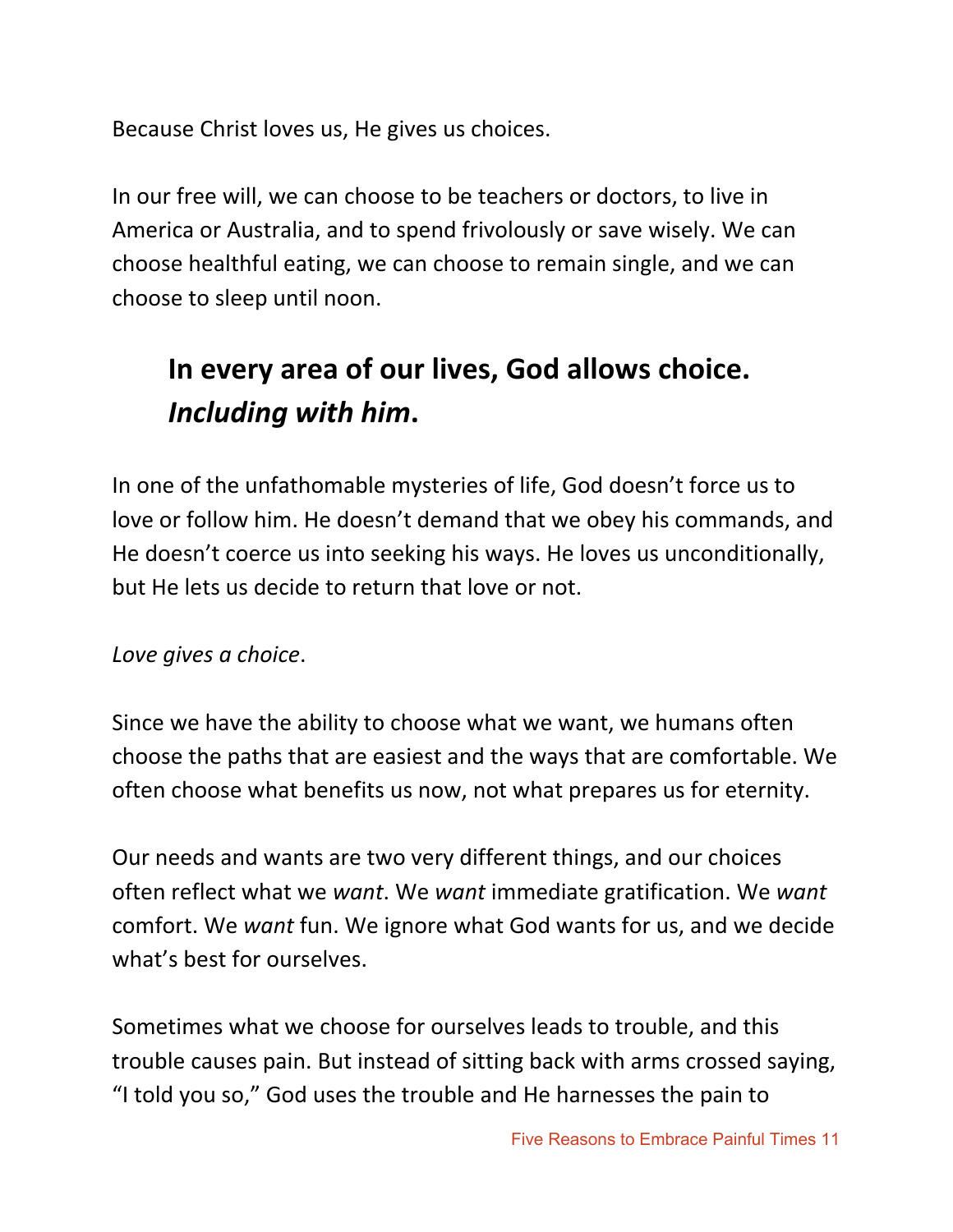redirect us to where we need to be. He allows for our choice, but then uses our wrong decisions to bring us back to Himself. *God wastes nothing*.

God's redirection doesn't always come just when we've chosen comfort and ease, however. Sometimes it comes to direct us away from the choices and potential harm from others. Redirection is sometimes protection, and God will nudge us onto the path that's best for us when he knows we would never choose it for ourselves.

#### *Our pain redirects us to where we need to be.*

# *Purpose #4: Pain Protects Us from What We Don't See*

The reality for each of us is that what we see is not all that exists. Our minds cannot comprehend the invisible realm that is all around, and our limited understanding can't grasp the influencers that shape our lives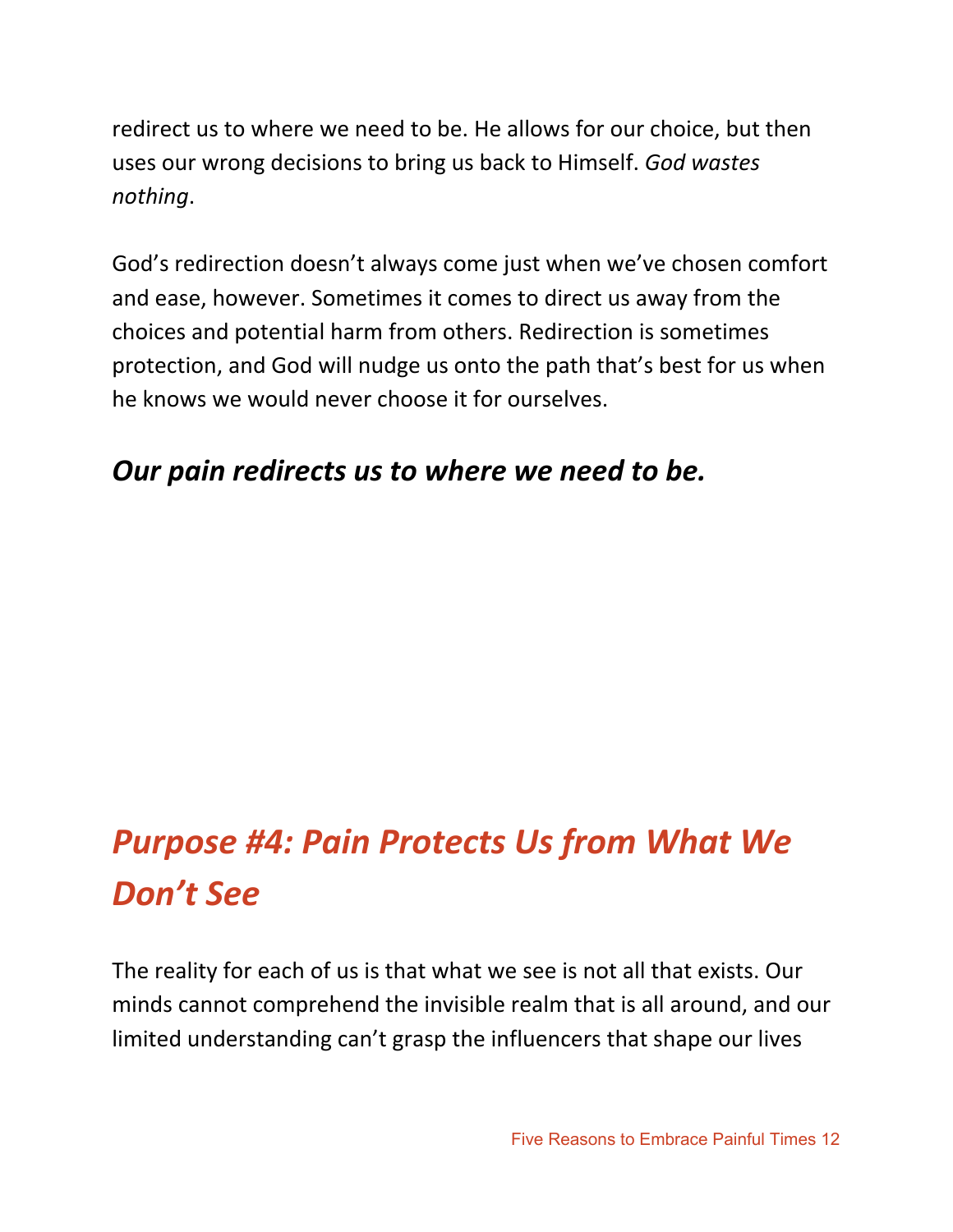but don't show up to our eyes. Each day, Satan and his demons wage a battle against us, but it's one we cannot see.

We don't see these powers, but we see their effects.

We don't see this evil, but we feel its power.

We are reminded in Ephesians 6:12, *"For we do not wrestle against flesh and blood, but against the rulers, against the authorities, against the cosmic powers over this present darkness, against the spiritual forces of evil in the heavenly places."*

# **You and I are under assault by these spiritual forces we cannot see, but these forces are not unknown to God. He is not surprised by them or at their mercy, and He is always working, unbeknownst to us, behind the scenes.**

Sometimes the pain we feel is protection from the spiritual forces of evil.

When we live according to our own selfish desires and for our own selfish reasons, Satan is pleased. He wins when we choose self, and he will continue to draw us into his control. He fights for control of our thoughts and our actions, waging his battles in the unseen realm.

But God is not content to let Satan win these battles, so He fights for us in ways we don't always know. He protects us in ways we cannot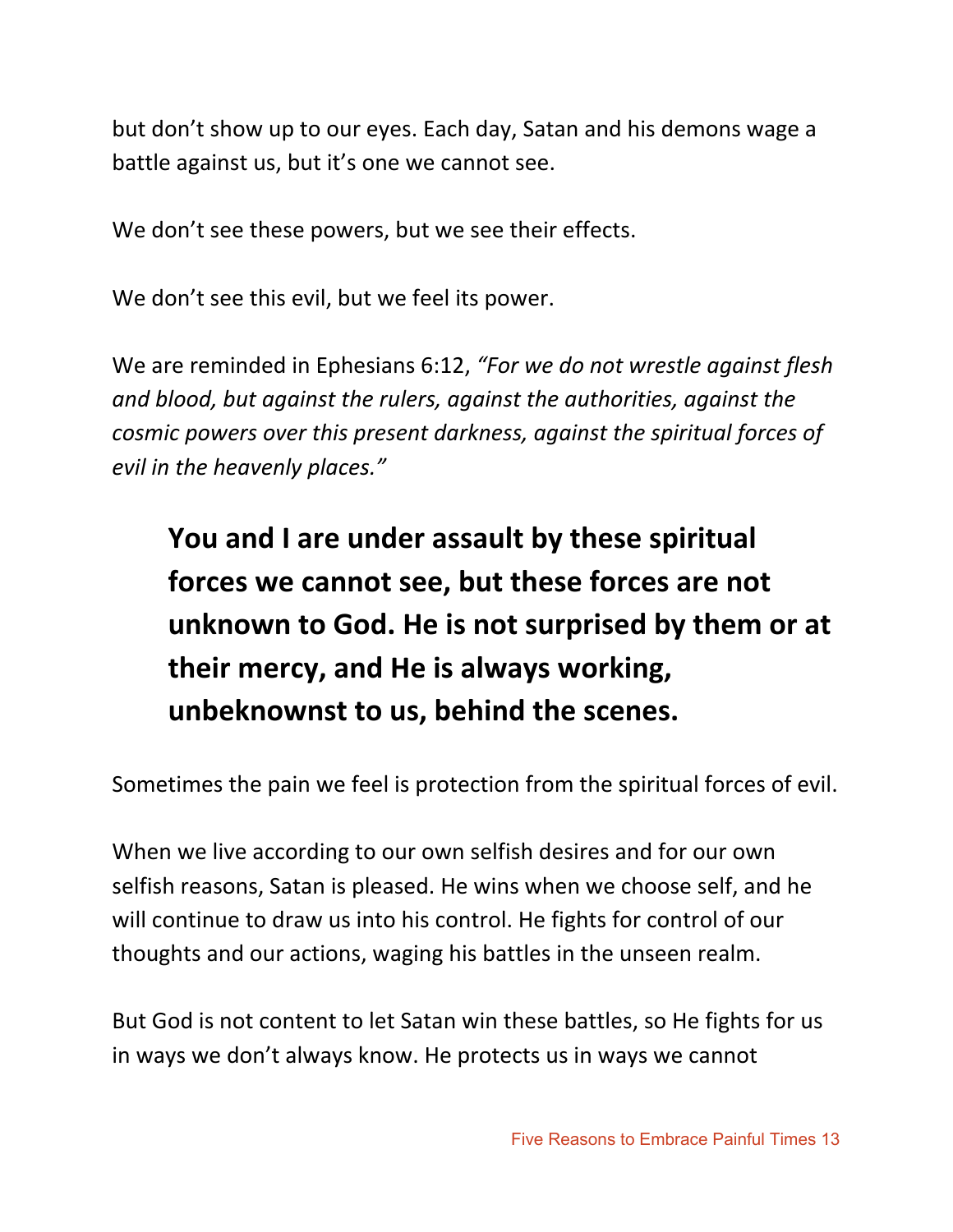understand. **Behind the scenes of your life, God allows temporary pain to protect you from ultimate defeat.**

If the pain you feel is from God saying "No," remember the words of Psalm 84:11: *"...no good thing does he withhold from those whose walk is blameless."* God doesn't tell you no because He finds joy in it; He tells you no to protect you from what you cannot see.

In a world where we can Google anything we don't understand and where we can find anything we need with the devices at our fingertips, living in remembrance of the unseen realm is nearly impossible. It takes deliberate effort and constant reminders. Scripture reminds us to *"fix our eyes not on what is seen, but on what is unseen, since what is seen is temporary, but what is unseen is eternal"* (2 Corinthians 4:18).

#### *Our pain protects us from what we cannot see.*

# *Purpose #5: Pain Refines Us for Worth in the Kingdom*

From the moment we accept Christ to the moment we die, we go through a process called sanctification, which simply means becoming more like Christ. Our lives are a journey in denying our natural selves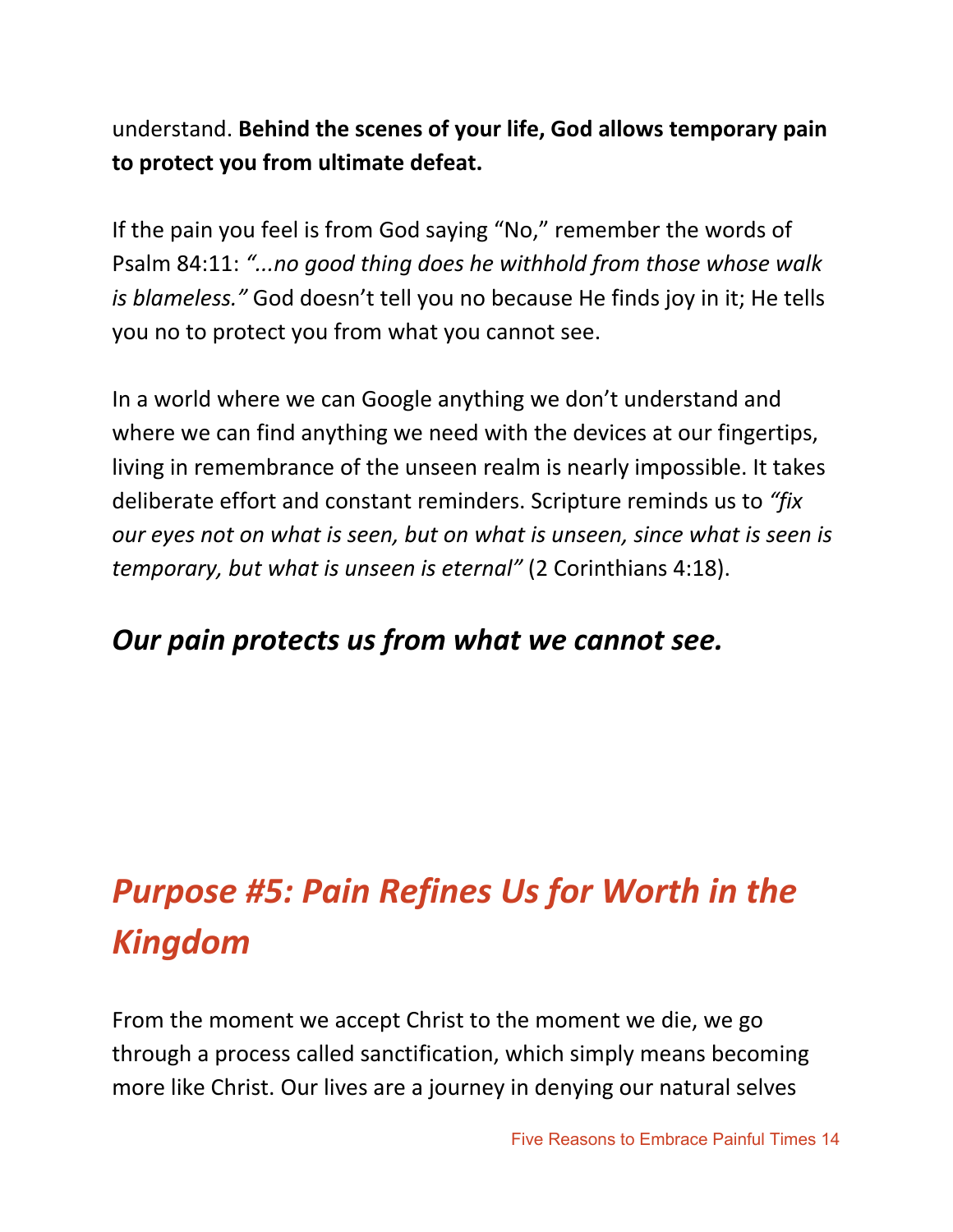more and choosing Christ's character more often, and this process does not happen overnight. It takes place with every decision we make, every prayer we pray, and every thought we think.

Sanctification makes us more effective for the work of bringing Christ's Kingdom to earth, and sanctification doesn't happen through rainbows and sunshine.

# **Becoming like Christ means living like Christ, and any reading of the gospels will reveal that in his life, He suffered immensely. He was rejected, mocked, tortured, and killed.**

Every pain we ever feel, according to 1 Peter 4:13, makes us *"partners with Christ in his suffering."* Our pain reminds us of his, and our suffering will make us more like him. Our hardships will bring selflessness, enable compassion, provide empathy, and turn our minds to Christ. Our pain will make us more like Jesus, and it's only when we're like Jesus that we can have any eternal impact.

Matthew 5:10-12 says, *"Blessed are those who are persecuted for righteousness' sake, for theirs is the kingdom of heaven. Blessed are you when others revile you and persecute you and utter all kinds of evil against you falsely on my account. Rejoice and be glad, for your reward is great in heaven, for so they persecuted the prophets who were before you."* The word persecute in these verses means "to harass or trouble." Whenever we feel harassment, trouble, or pain for our relationship with God, He says we are blessed and that we should rejoice. **Our pain now**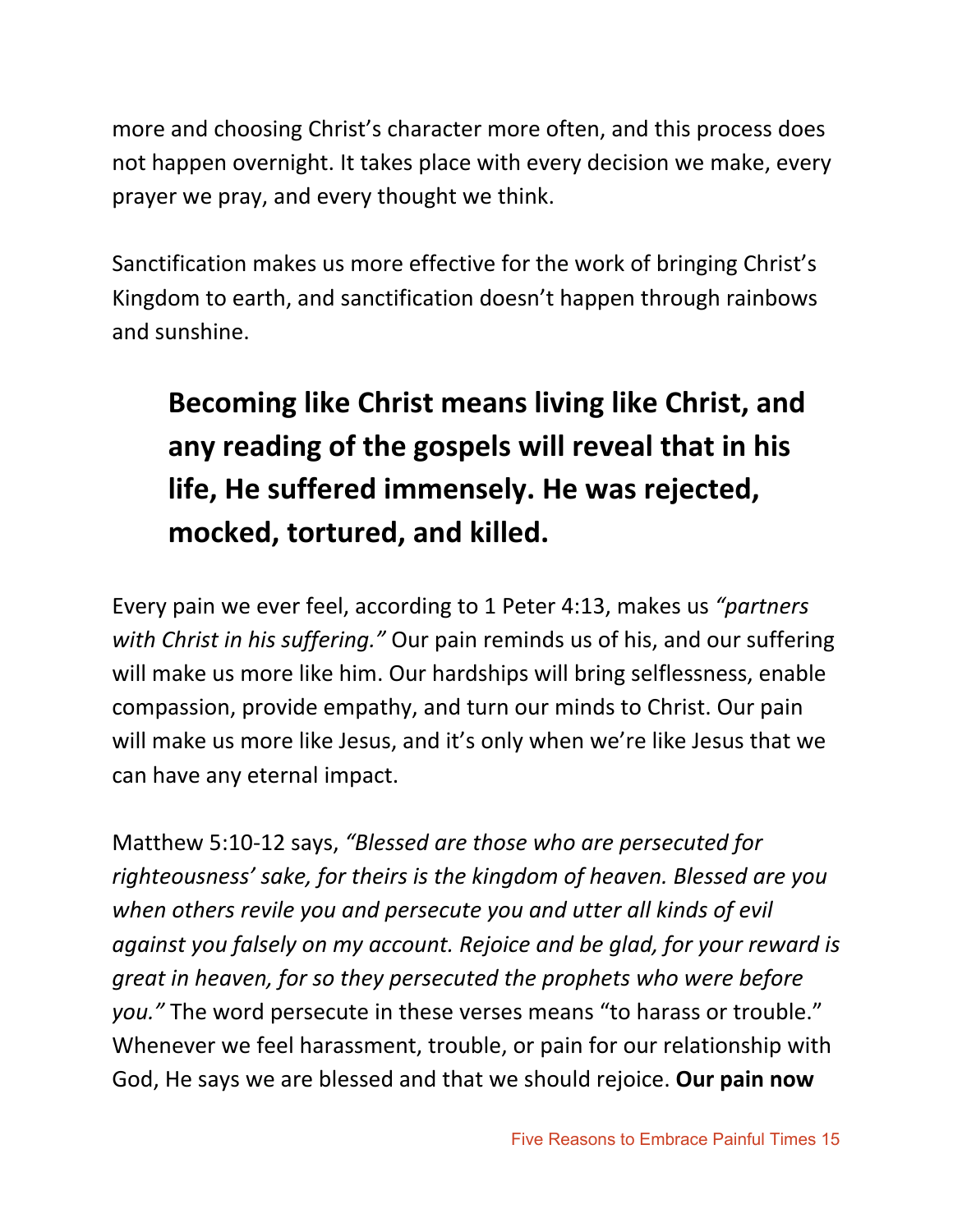#### **benefits us eternally, and our suffering now benefits the Kingdom exponentially.**

When we are in pain, Satan's ploy is to disrupt our thoughts and cause us to believe his lies. As Pastor Mark Pangel says, "If he can cause your mind to believe your present circumstances are your future realities, he's got you trapped."

In our pain, we must remember what Lisa Bevere teaches, that "the attacks on your life have much more to do with who you might be in the future than who you have been in the past." Satan sees the potential in your future, and his goal is to prevent you from leaving the impact for God that is in your destiny. His goal is to disrupt Kingdom workers from bringing heaven to earth.

Jesus did not come to earth to seek enjoyment. He came to glorify His Father and to provide salvation for people. Likewise, we are here to glorify the Father and to share the gospel with everyone. **Pain, as paradoxical as it may seem, makes us better able to glorify God and love His people.**

Pain gives us worth in the Kingdom because it makes us more like Christ, and when we are more like Christ, we are better able to do the work He has entrusted to us. As Ann Voskamp said, "Our most meaningful purpose can be found exactly in our most painful brokenness."

#### *Our pain prepares us to leave a Kingdom impact.*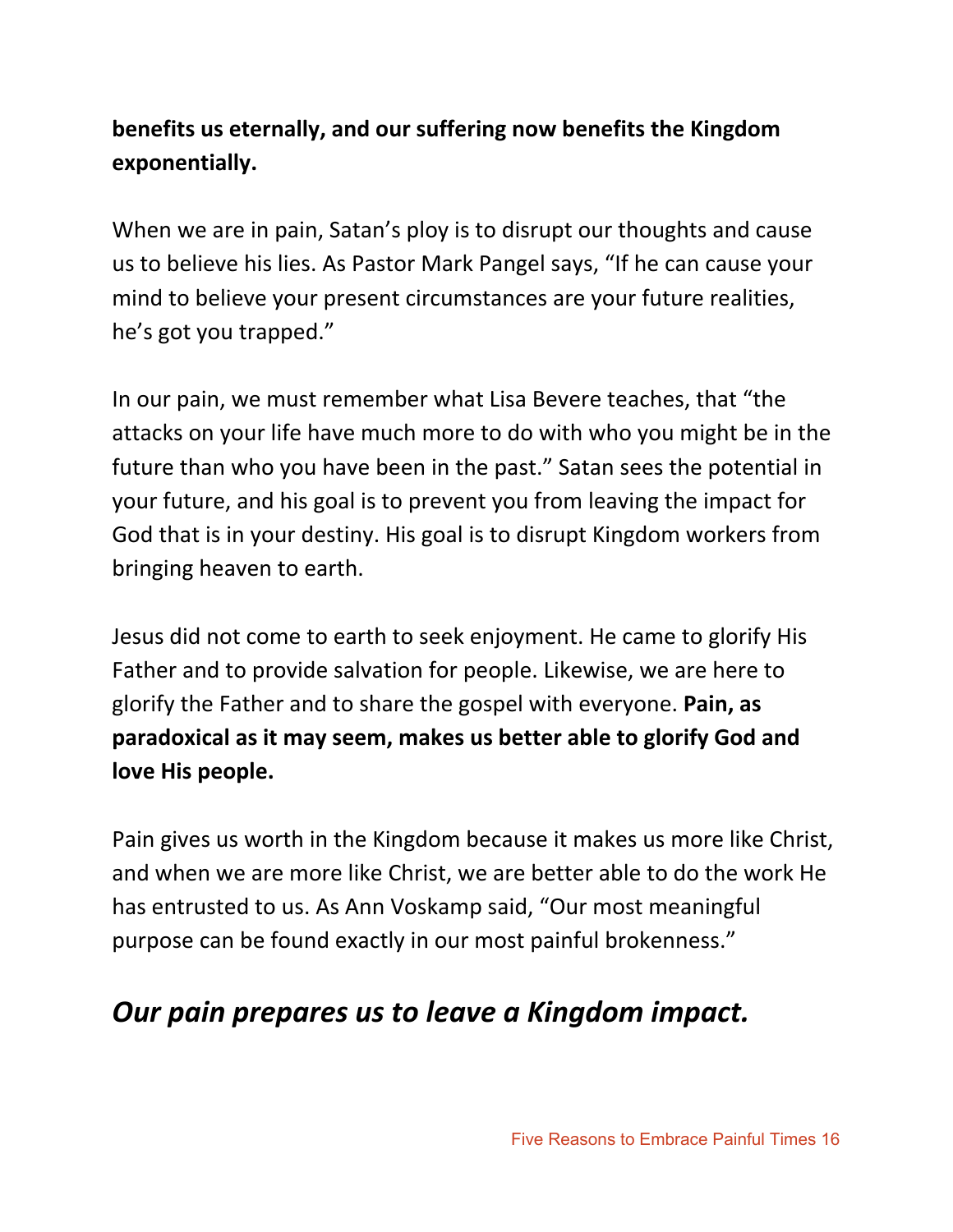## *What You Need to Remember*

Pain and suffering are never enjoyable, and they are not things you should chase. However, when they inevitably come, there are riches to be found in their midst. **For every pain and every hardship God allows into your life, there are corresponding lessons, invitations, and blessings**. *Your task is to look for them*. Whether the pain is physical or spiritual, emotional or relational, God wants to teach you something and provide something for you that He otherwise could not.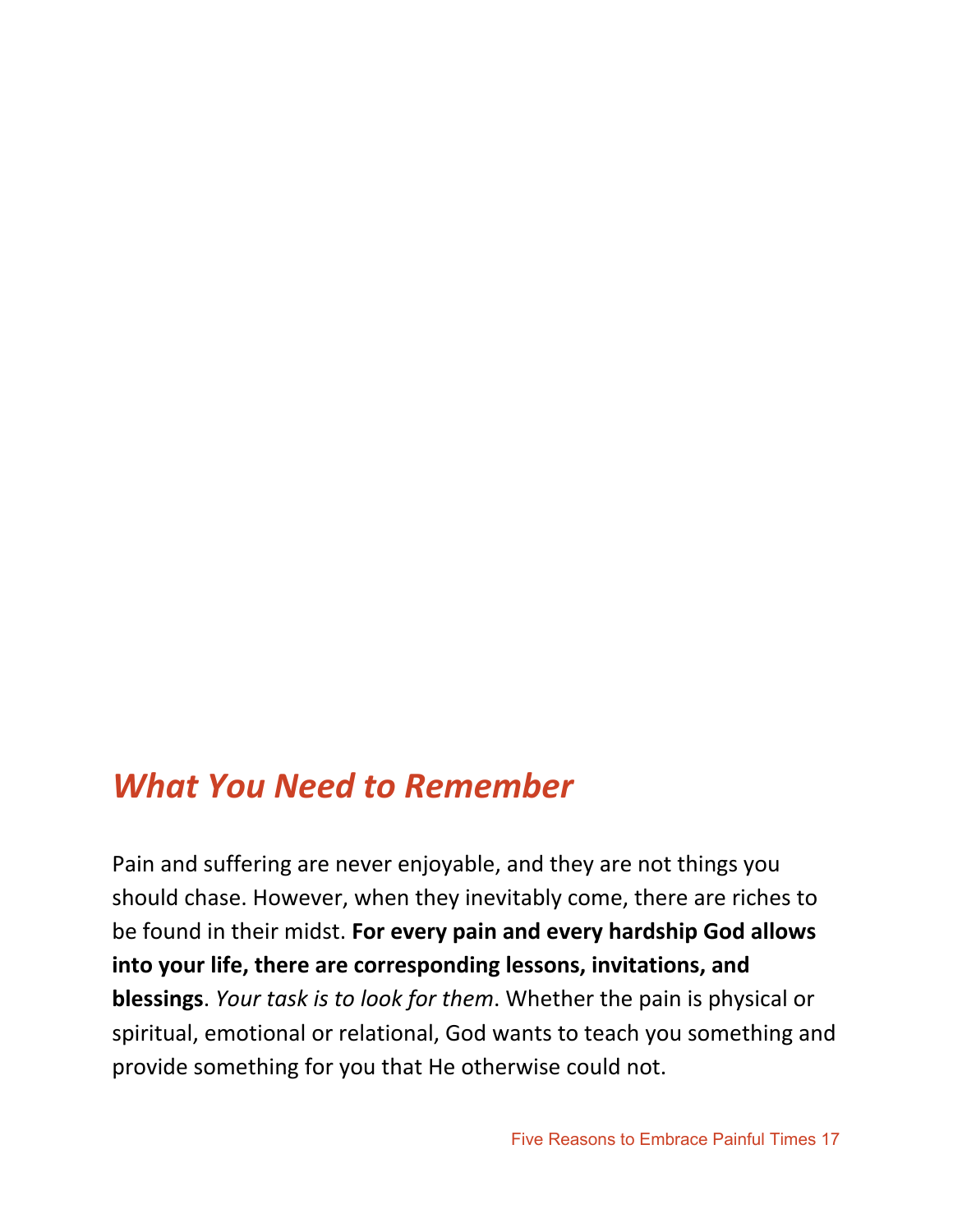Pain always - *always* - has a purpose. Tim Keller says, "This is a remarkable view of suffering, that if faced and endured with faith, it can in the end only make us better, stronger, and more filled with greatness and joy. Suffering, then, actually can use evil against itself."

Pain reacquaints us with our suffering Savior. It redirects us when we're wandering down wrong paths, and it reminds us of what really matters. Our pain protects us when we can't see behind the scenes, and pain reassures that God will never - not once - leave us. **Pain, in the upside down Kingdom of our God, is for our good.**

Would you believe that today?

# **About Jennie G. Scott**



As a high school English teacher, Jennie always

encouraged her students to chase their dreams. After nine years in the classroom, she recently left to chase her own dream of writing. The mom of two writes about enjoying whatever life throws your way, even if (and